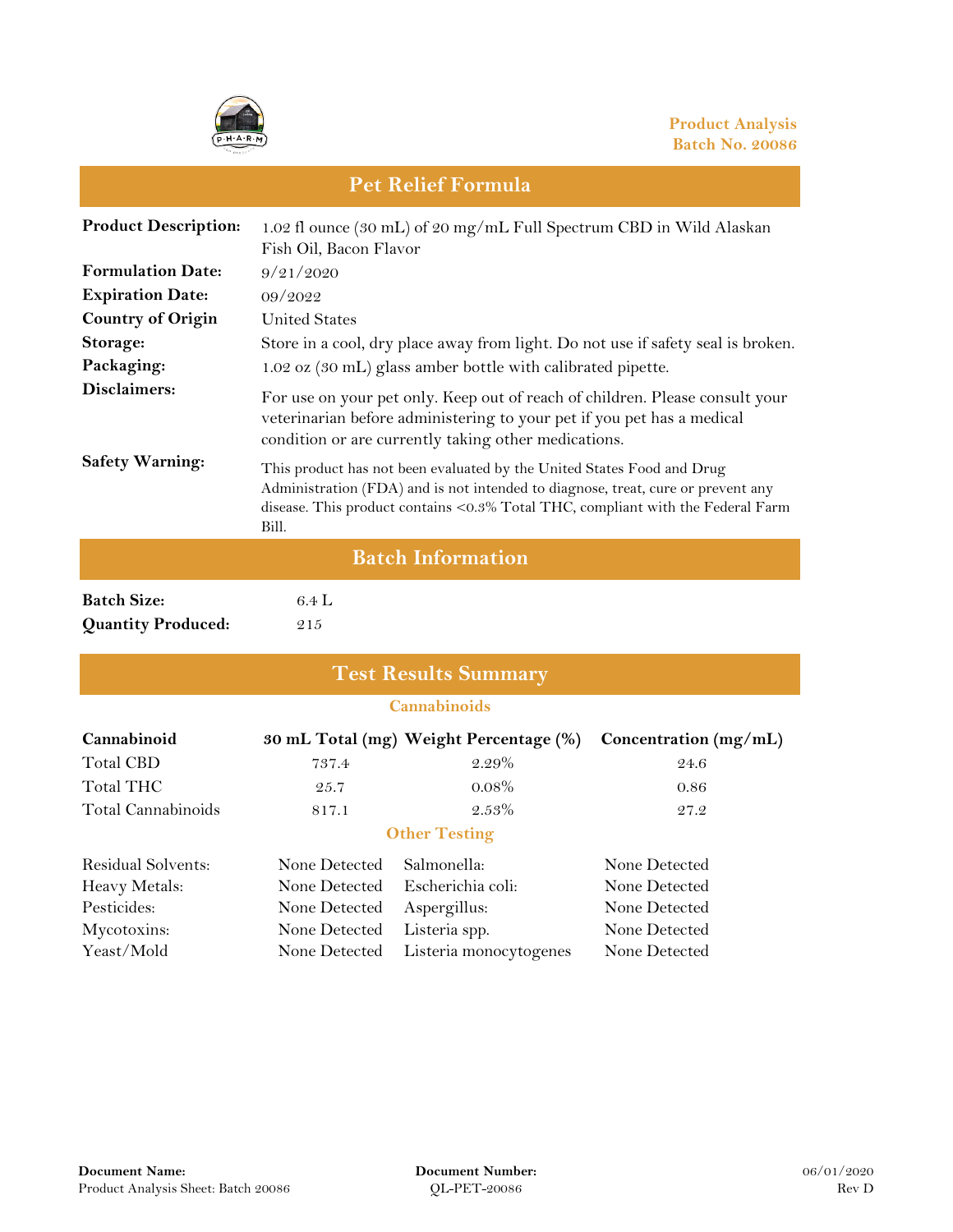# CannaBusiness Laboratories, LLC



2554 Palumbo Dr. Lexington, KY 40509

## Certificate of Analysis

2580 Highway 42 West Bedford, KY 40006 **Customer:**

COA Released: 10/7/2020 Collected Date: Received Date: **10/5/2020**

Comments:

### Sample ID: **201005027 20086-1** Sample Name: Pharm CBD **CB201005010 CB201005010**

Product Type: **Concentrate 10/7/2020 20086** Batch Number: External Sample ID: Sample Type: **Concentrate**

| -- - - -<br>VADIIVOID I INOI ILL                           |         |           |           |  |  |
|------------------------------------------------------------|---------|-----------|-----------|--|--|
| Analyte                                                    | LOQ (%) | % weight  | mg/g      |  |  |
| <b>CBC</b>                                                 | 0.01    | 0.051     | 0.506     |  |  |
| <b>CBD</b>                                                 | 0.01    | 0.975     | 9.747     |  |  |
| <b>CBDa</b>                                                | 0.01    | 1.426     | 14.26     |  |  |
| <b>CBDV</b>                                                | 0.01    | <b>ND</b> | <b>ND</b> |  |  |
| <b>CBG</b>                                                 | 0.01    | <b>ND</b> | <b>ND</b> |  |  |
| <b>CBGa</b>                                                | 0.01    | <b>ND</b> | <b>ND</b> |  |  |
| <b>CBN</b>                                                 | 0.01    | <b>ND</b> | <b>ND</b> |  |  |
| d8-THC                                                     | 0.01    | <b>ND</b> | <b>ND</b> |  |  |
| d9-THC                                                     | 0.01    | 0.064     | 0.645     |  |  |
| <b>THCa</b>                                                | 0.01    | 0.017     | 0.172     |  |  |
| <b>Total Cannabinoids</b><br>2.533                         |         |           | 25.33     |  |  |
| <b>Total Potential THC</b>                                 |         | 0.080     | 0.796     |  |  |
| <b>Total Potential CBD</b>                                 |         | 2.226     | 22.26     |  |  |
| N/A<br><b>Total Potential CBG</b>                          |         | N/A       |           |  |  |
| <b>Ratio of Total Potential CBD to Total Potential THC</b> |         |           | 27.83:1   |  |  |



Cannabinoids (% weight)



*Ratio of Total Potential CBG to Total Potential THC \*Total Cannabinoids refers to the sum of all cannabinoids detected.*

*\*Total Potential CBD = (0.877 x CBDa) + CBD. \*Total Potential THC = (0.877 x THCa) + THC. \*Total Potential CBG = (0.877 x CBGa) + CBG. \*Total Potential THC/CBD are calculated to take into account the loss of an acid group during decarboxylation.*



*N/A*

This product has been tested by CannaBusiness Laboratories using validated testing methodologies and a quality system. Values reported relate only to the product tested. CannaBi Laboratories makes no claims as to the efficacy, safety, or other risks associated with any detected or non-detected levels of any compounds reported herein. This Certificate shall r reproduced except in full, without the written permission of CannaBusiness Laboratories. Uncertainty information is available on request. Photo is of sample received by the lab an vary from final packaging. The results apply to the sample as received. ISO/IEC 17025:2017 Accredited.

# **CANNABINOID PROFILE**